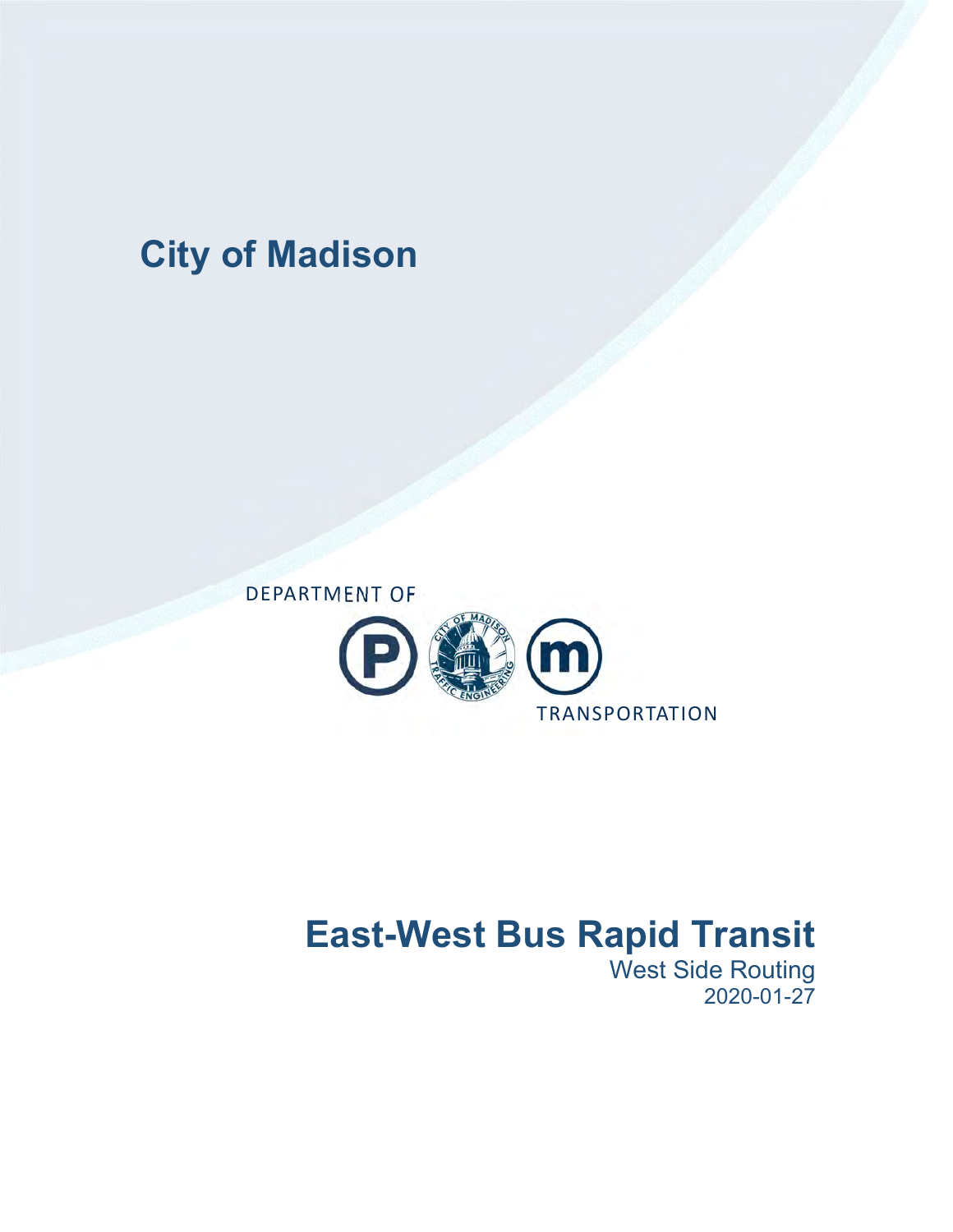## **Table of Contents**

| 1. |    |            |  |
|----|----|------------|--|
| 2. |    |            |  |
|    | А. |            |  |
|    |    | Figure 2-1 |  |
|    | В. |            |  |
|    |    |            |  |
|    | C. |            |  |
|    |    |            |  |
|    | D. |            |  |
|    |    |            |  |
| 3. |    |            |  |
|    | А. |            |  |
|    |    |            |  |
|    | В. |            |  |
|    |    |            |  |
|    | C. |            |  |
|    | D. |            |  |
|    | Е. |            |  |
|    |    |            |  |
| 4. |    |            |  |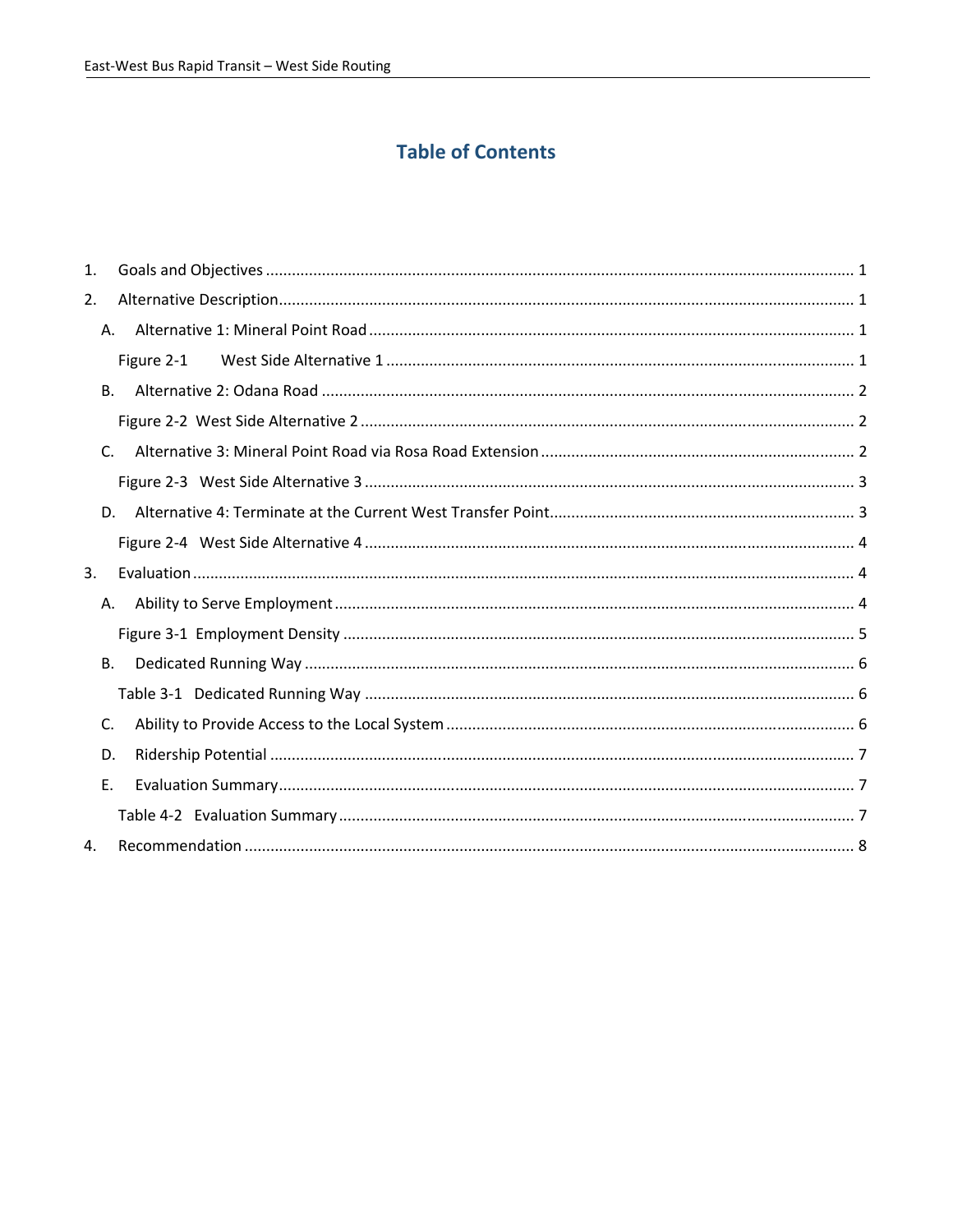## **1. Goals and Objectives**

The locally preferred west side alternative route, stations, and roadway changes will be selected based on the following objectives.

- Ability to serve employment centers.
- Ability to provide dedicated running way, which is an evaluation measure for a Small Starts Grant.
- Ability to provide access to BRT for other users of the Metro local system. This is provided by enabling convenient transfers.
- Ridership potential.

## **2. Alternative Description**

Four route alternatives are currently under consideration for the section of the East‐West BRT that spans from the intersection of Whitney Way to West Towne Mall. The following paragraphs describe each alternative.

#### A. Alternative 1: Mineral Point Road

Alternative 1 uses Mineral Point Road to access West Towne Mall. BRT vehicles would travel on new bus lanes on Whitney Way, and then travel on the existing bus lanes on Mineral Point Road to High Point Road. At this location the BRT buses would turn around for the return trip. Figure 2-1 illustrates this alternative.



Mineral Point Road provides a fast and direct service to West Towne. The current cross‐section of the street now includes a diamond lane (dedicated lane for buses, bikes, and right turning vehicles). This lane designation could be enhanced through the use of colored pavement, to provide better visibility for the BRT and other buses that will use it.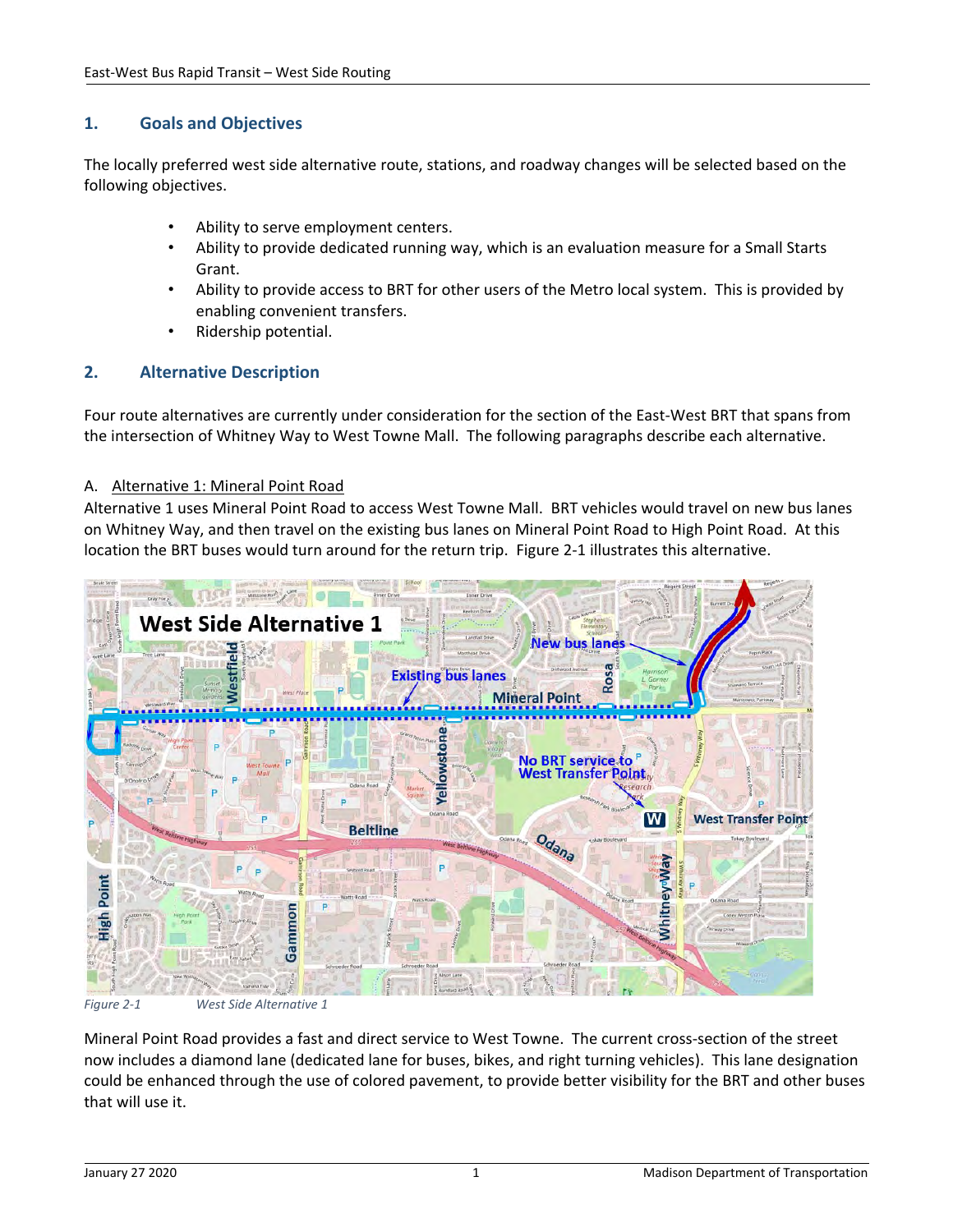## B. Alternative 2: Odana Road

Alternative 2 would have the BRT route travel further south along Whitney Way, serve Metro's West Transfer Point (at Whitney Way/Tokay Boulevard), and then head to West Towne using Odana Road. Because of the space constraints on Odana Road, BRT would be in mixed traffic.

Alternative 2 would serve West Town Mall through their internal road network before the route connects with Mineral Point Road at Westfield Road. The route then travels west to High Point Road where it follows the same alignment as Alternative 1.



*Figure 2‐2 West Side Alternative 2*

### C. Alternative 3: Mineral Point Road via Rosa Road Extension

Alternative 3 is a hybrid of Alternatives 1 and 2 in that it uses Mineral Point Road for the majority of its routing, yet also connects to the West Transfer Point. Alternative 3 travels down Whitney Way and connects with the West Transfer Point, as in Alternative 2. Then it travels west on Tokay to a new Rosa Road extension, which would connect Rosa Road in University Research Park with Tokay Boulevard. Alternative 3 would be slightly longer than Alternative 1, as BRT buses would travel approximately one‐half mile to the south to access the West Transfer Point, and then back to the Mineral Point Road corridor. Alternative 3 allows for the BRT route to take advantage of the diamond bus‐only lanes on Mineral Point Road, while also capturing ridership at the West Transfer Point.

Alternative 3 would have a higher capital expense, due to the storm water management needs, land acquisition needs and the construction of a new roadway extension. The Rosa Road extension is currently owned by the University Research Park and leased to Ultratec.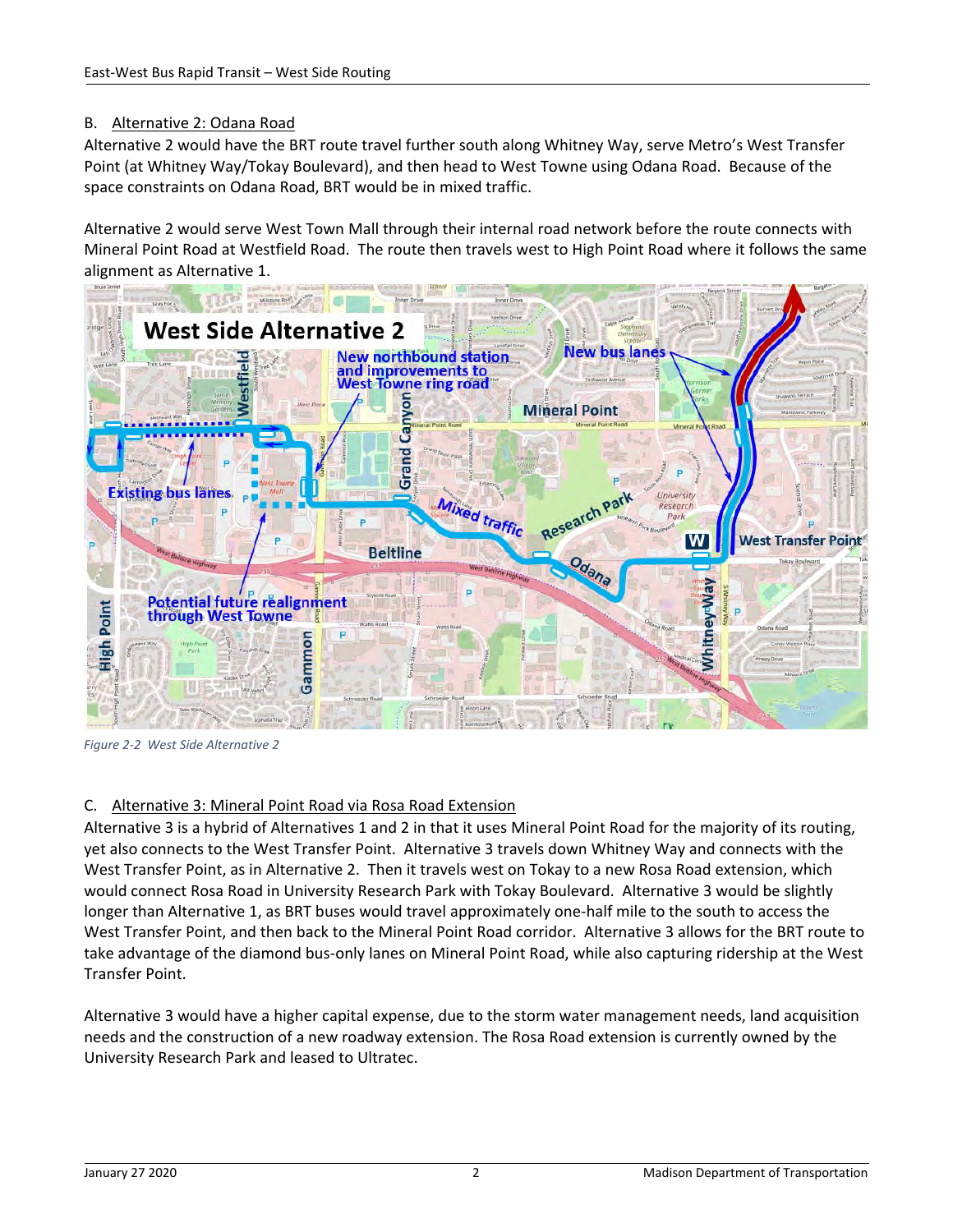

*Figure 2‐3 West Side Alternative 3* 

## D. Alternative 4: Terminate at the Current West Transfer Point

Alternative 4 would terminate the west side service at the West Transfer Point. This alternative does not capture potential ridership of West Towne Mall and therefore is less desirable. But Alternative 4 would reduce operating costs which upon future analysis may be advantageous when applying for the Small Starts grant application.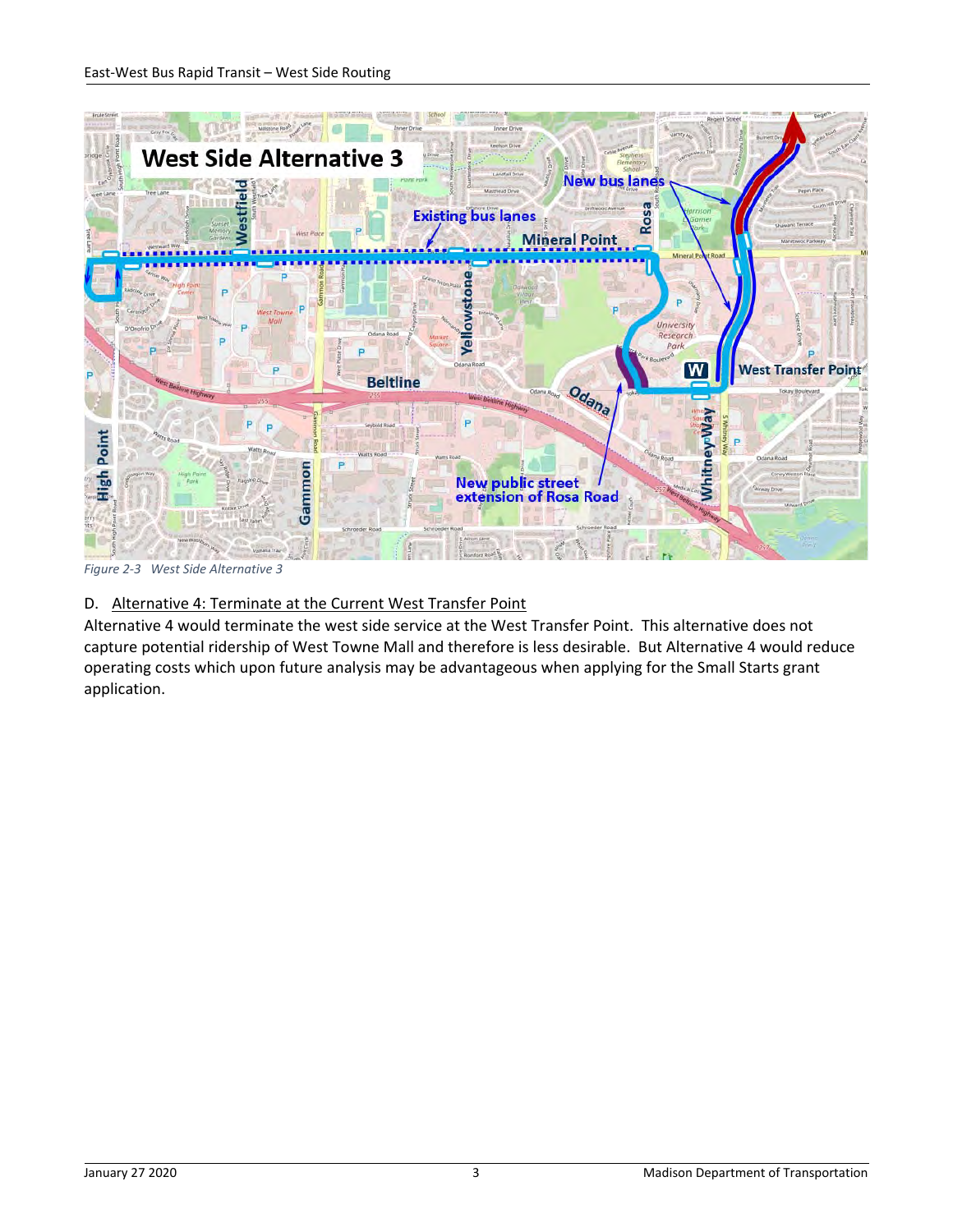

*Figure 2‐4 West Side Alternative 4*

## **3. Evaluation**

### A. Ability to Serve Employment

Figure 3‐1 illustrates the job density around the four alternatives as of 2016. The figure does not reflect recent development and employment that has since been approved within University Research Park. Generally the highest job density is associated with University Research Park and CUNA Mutual. Mineral Point Road contains established land uses that include employment and residential, with some commercial. It is likely that these land uses would not be redeveloped within the next 10 years. Odana Road consists mostly of low density land uses, such as several auto dealerships, strip malls, and 1 to 2 story employment buildings. It is possible that land uses along Odana Road could be redeveloped to support more employment, but this may not occur for several years and it is desirable to capture high ridership levels immediately when BRT opens. As land use changes in the future, transit service levels can be re‐evaluated.

Alternative 1 serves the north portion of University Research Park and serves CUNA Mutual parcel, which has a large number of employees.

Alternative 2 serves the east and south portions of University Research Park, yet it does not serve the CUNA Mutual parcel.

Alternative 3 provides the highest level of employment access in that it serves the east, south, and travels through University Research Park, while also serving CUNA Mutual.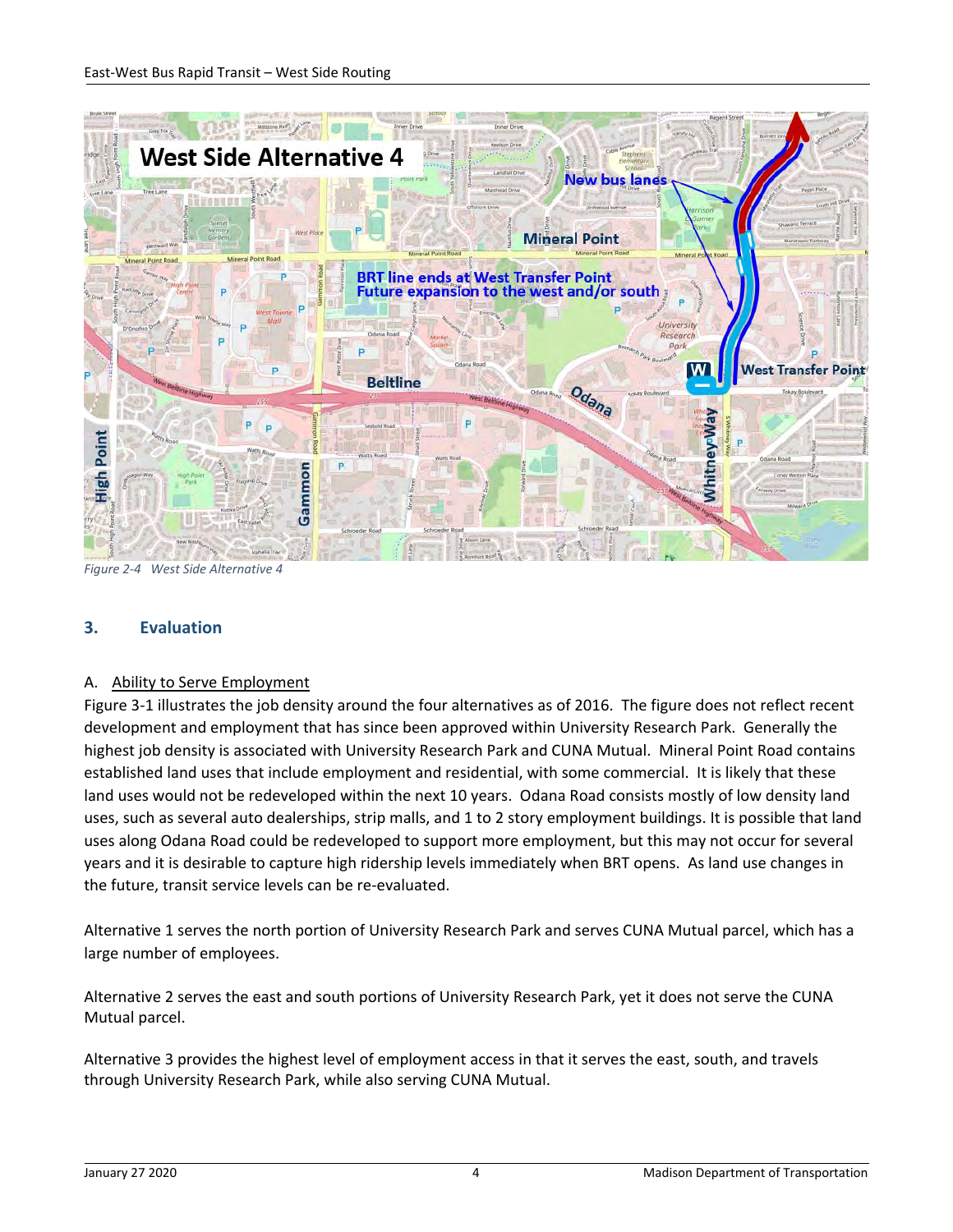Alternative 4 provides the lowest level of employment access in that it only serves the east portion of University Research Park and does not serve CUNA Mutual.



*Figure 3‐1 Employment Density*



*Figure 3‐2 West Route Zoning*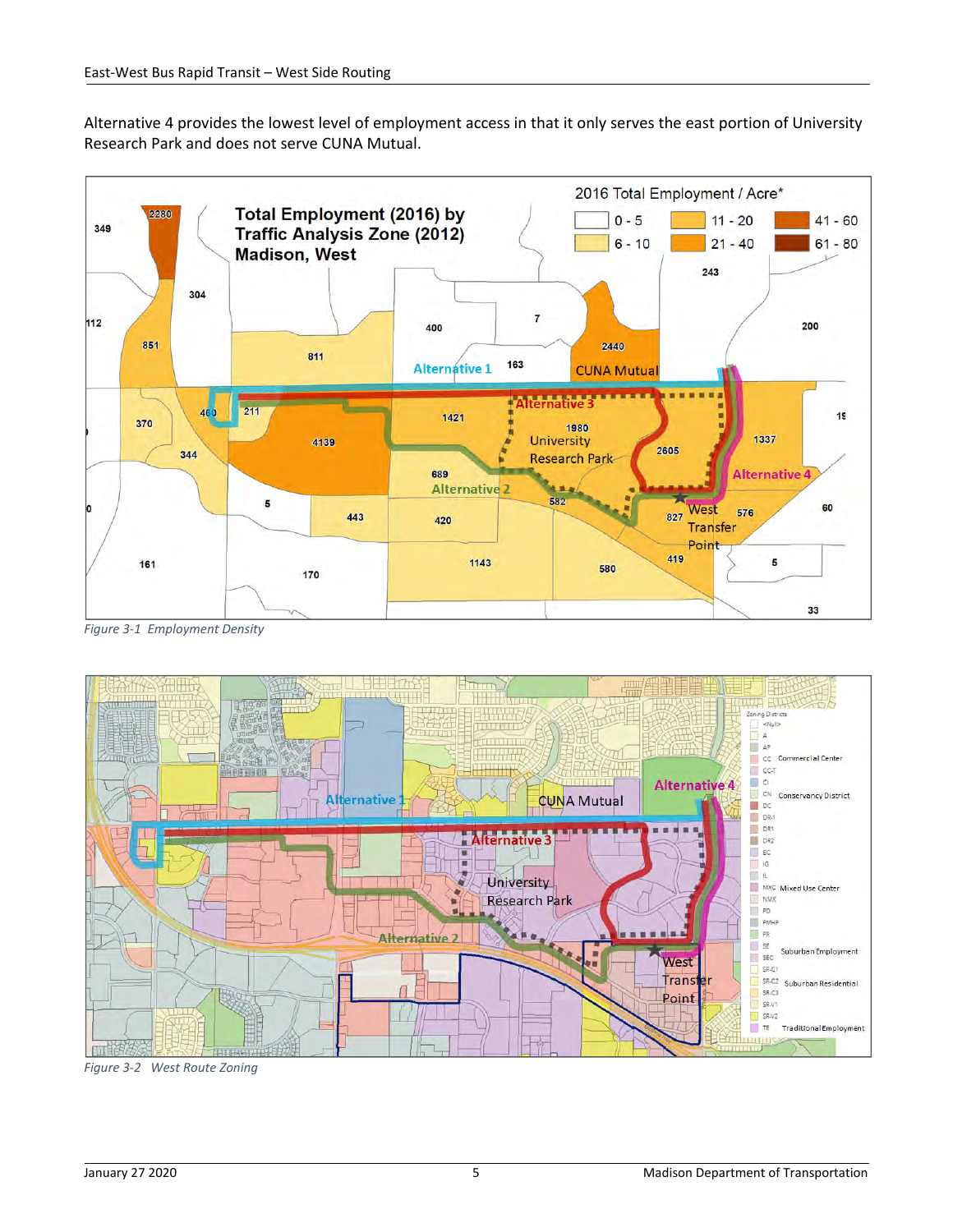## B. Dedicated Running Way

One evaluation criterion for a Small Starts grant is the amount of dedicated running way (bus lanes) the proposal has. For fixed guideway based systems in the Small Starts grant program, over 50 percent of dedicated running way is required. The reason for this evaluation criteria is the considerable advantage for bus travel times and reliability that a dedicated bus lane provides. In many systems, a dedicated bus lane provides greater reliability than a street car system that operates in mixed traffic.

Table 3‐1 provides the amount of dedicated running way each alternative provides within the West Routing study limits.

#### *Table 3‐1 Dedicated Running Way*

|                                     | Alt 1     | Alt 2     | Alt 3     | Alt 4     |
|-------------------------------------|-----------|-----------|-----------|-----------|
| Percentage of Dedicated Running Way | 100%      | 33%       | 75%       | 100%      |
| Length of Alternative               | 4.6 miles | 2.2 miles | 5.1 miles | 1.2 miles |

Alternative 1 would have the highest amount of dedicated running way, as it completely runs on Mineral Point Road.

Alternative 3 would have the next most dedicated running way, as the use of Whitney Way south to the West Transfer Point, as well as much of the Mineral Point Road corridor being used would be dedicated for buses.

Alternative 2 would have the least amount of dedicated running way. Odana Road does not have the ability to create a bus‐only lane within that corridor, without significant right‐of‐way and cost impacts.

Alternative 4 stops at the West Transfer Point and does not travel onto West Towne Mall, so it is shorter but consists fully of dedicated running way.

### C. Ability to Provide Access to the Local System

About 110,000 residents will be within a 10 minute walk of the East‐West BRT line. Yet many areas of the City will be outside of what is considered a reasonable distance to walk. Many of those potential bus riders will need to connect to the BRT line by using a local bus connection. Throughout the City, and particularly people having destinations on the west and southwest sides of the City, the West Transfer Point connects to other local routes.

With Alternative 1, BRT buses would not connect to the West Transfer Point and not provide direct access to local bus routes serving the southwest and west sides of the City. The travel demand forecasting model showed that not connecting the BRT routes to the West Transfer Point could decrease BRT ridership by about 2,600 additional transit riders per day in 2050.

Relocating the West Transfer Point to the north, somewhere along Mineral Point Road might address this action, yet there are complications. Much of the available land where a Transfer Point could be located on Mineral Point Road has since been developed. $1$  Relocating the Transfer Point would add an additional mile for routes serving the south and southwest sides, which would require a reduction in transit coverage on the west side if the current pulse system is maintained. For these service logistics and cost reasons, keeping the West Transfer Point in its current location has been recommended.

<sup>&</sup>lt;sup>1</sup> The logical site for a relocated West Transfer Point (on the southwest side of Whitney Way and Mineral Point Road) is currently being developed and does not have additional land available.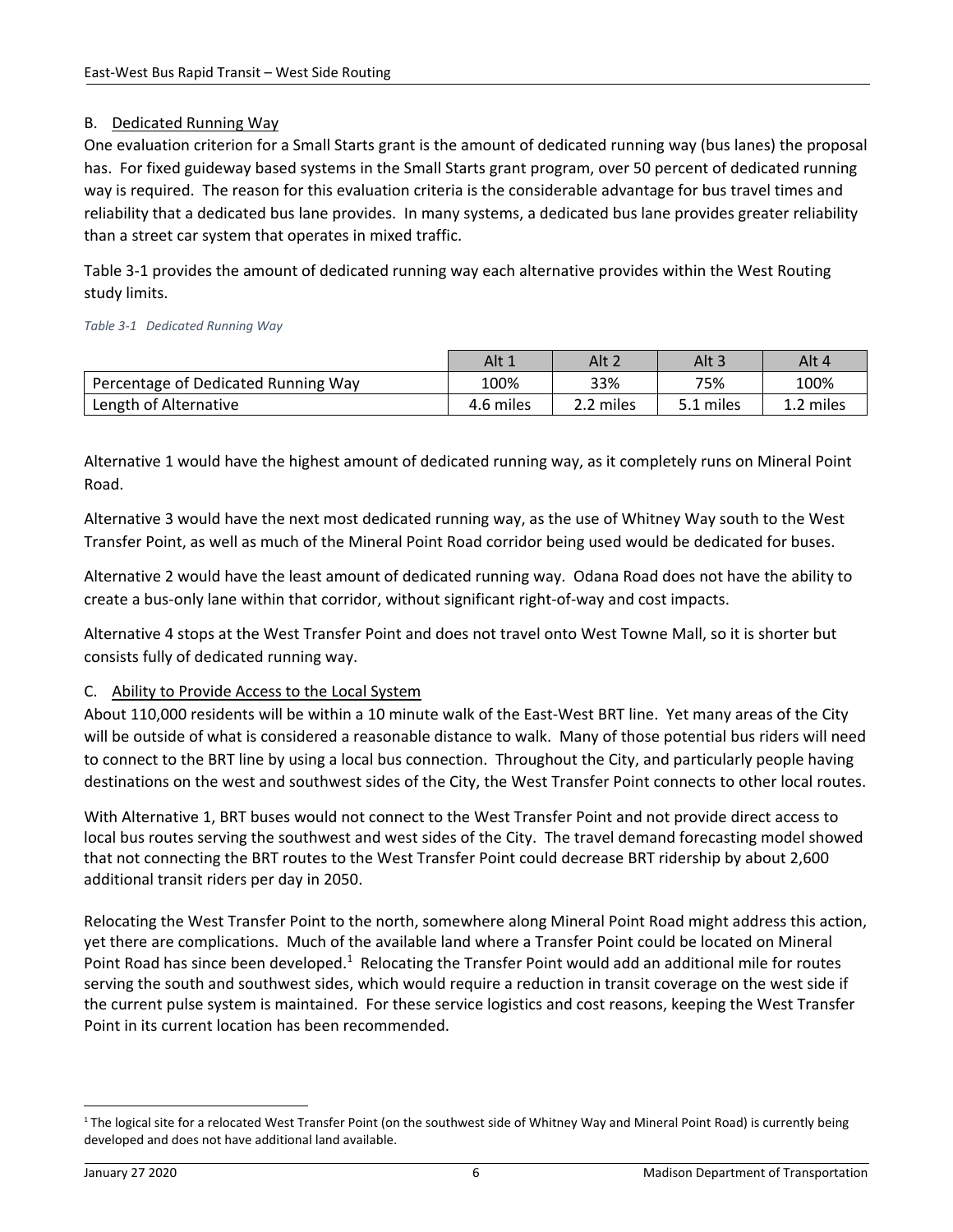Alternative 2 would connect with the West Transfer Point, and therefore provide access from local routes to the BRT. Demand modeling suggests that this could increase ridership by 2,600 boardings in 2050.

Alternative 3 also would connect with the West Transfer Point, and therefore provide access from local routes to the BRT, again increasing ridership by up to 2,600 boardings in 2050.

Alternative 4 would terminate at the West Transfer Point, and would not serve West Towne Mall. It would provide access to the local system through the West Transfer Point.

#### D. Ridership Potential

Ridership potential is closely linked to employment and residences. Alternative 1 serves the north portion of University Research Park and serves CUNA Mutual parcel, which has a large number of employees. It also serves the residential areas that line Mineral Point Road. However it does not connect with the West Transfer Point, reducing potential ridership by up to 2600 riders.

Alternative 2 serves the east and south portions of University Research Park, and it connects with the West Transfer Point, providing up to 2600 riders over Alternative 1. However, the route does not serve the CUNA Mutual parcel and does not serve the residential areas along Mineral Point Road.

Alternative 3 was not modeled for ridership, yet it likely provides the highest level of potential ridership in that it serves the east, south, and travels through University Research Park, while also serving CUNA Mutual and the residential uses along Mineral Point Road. It also connects with the West Transfer Point.

Alternative 4 also was not modeled for ridership. This alternative probably provides the lowest level of ridership in that it only serves the east portion of University Research Park and does not serve CUNA Mutual, which would reduce ridership. Alternative 4 also does connect to West Towne Mall and the trips this location would provide.

#### E. Evaluation Summary

Table 4‐2 provides a summary of the evaluation criteria.

*Table 4‐2 Evaluation Summary* 

#### **Evaluation Summary**

5= Highly Favorable 4= Favorable 3= Neutral/Equally +/‐ 2= Mildly Unfavorable 1= Unfavorable

| <b>EVALUATION CRITERIA</b>                                                    | <b>Alternative 1:</b><br><b>Mineral Point</b><br>Road | <b>Alternative 2:</b><br><b>Odana Road</b> | <b>Alternative 3:</b><br><b>Mineral Point</b><br>Road (via Rosa<br><b>Rd extension)</b> | <b>Alternative 4:</b><br>Terminate at<br><b>West Transfer</b><br><b>Point</b> |
|-------------------------------------------------------------------------------|-------------------------------------------------------|--------------------------------------------|-----------------------------------------------------------------------------------------|-------------------------------------------------------------------------------|
| <b>Ability to serve</b><br>employment centers                                 | 3                                                     | $\mathfrak z$                              | 4                                                                                       | 3                                                                             |
| <b>Ability to provide</b><br>dedicated running way<br>(speed and reliability) | 5                                                     | $\mathfrak z$                              |                                                                                         | 3                                                                             |
| Ability to provide access<br>to local transit system                          |                                                       | 4                                          | 4                                                                                       |                                                                               |
| <b>Ridership potential</b>                                                    |                                                       |                                            |                                                                                         |                                                                               |